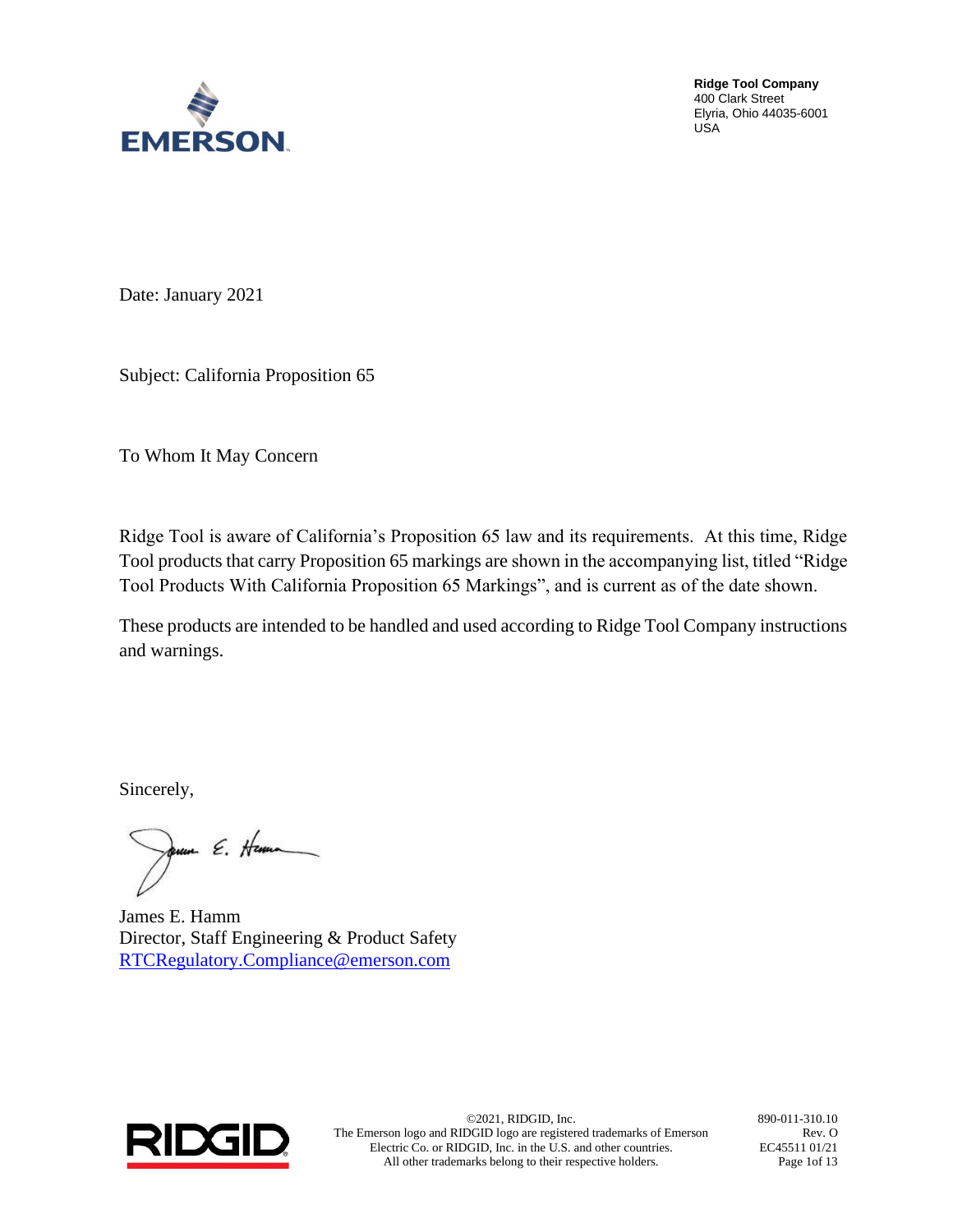

| <b>RIDGID</b><br><b>CATALOG</b><br>NO. | <b>PRODUCT</b><br><b>DESCRIPTION</b> | <b>PROPOSITION</b><br><b>65 CHEMICAL</b> | <b>WARNING</b>                                                                           |
|----------------------------------------|--------------------------------------|------------------------------------------|------------------------------------------------------------------------------------------|
| 62347, 62352,                          | Tongue & Groove                      | <b>DINP</b> (Diisononyl                  | <b>WARNING:</b> This product can expose you to chemicals including DINP (Diisononyl      |
| 16473, 62362                           | <b>Pliers</b>                        | phthalate)                               | phthalate), which is known to the State of California to cause cancer.                   |
|                                        |                                      |                                          | For more information, go to www.P65Warnings.ca.gov.                                      |
|                                        |                                      | Crystalline Silica,                      | WARNING: This product can expose you to chemicals including crystalline silica;          |
| 84332, 84337                           | <b>Thread Sealant</b>                | <b>Titanium Dioxide</b>                  | and; Titanium dioxide, which are known to the State of California to cause cancer. For   |
|                                        |                                      |                                          | more information, go to www.P65Warnings.ca.gov. (SDS)                                    |
|                                        | Gearbox Grease (Gear                 | Cumene,                                  | WARNING: This product can expose you to chemicals including Cumene;                      |
| 26707                                  | Grease (1224 $\&$                    | Ethylbenzene,                            | Ethylbenzene; and; Naphthalene, which are known to the State of California to cause      |
|                                        | 1822)                                | Naphthalene                              | cancer and birth defects or other reproductive harm. For more information, go to         |
|                                        |                                      |                                          | www.P65Warnings.ca.gov.                                                                  |
|                                        |                                      |                                          | WARNING: This product can expose you to chemicals including                              |
|                                        | <b>Thread Cutting</b><br>Coolant     | Ethylene Oxide,<br>1,4- Dioxane          | Ethylene Oxide, which is known to the State of California to cause cancer and birth      |
| 30693                                  |                                      |                                          | defects or other reproductive harm.                                                      |
|                                        |                                      |                                          | 1,4-Dioxane, which is known to the State of California to cause cancer.                  |
|                                        |                                      |                                          | For more information, go to www.P65Warnings.ca.gov. (SDS)                                |
| 68967, 68962,                          | SF-2500 Pipe<br>Freezing Kit         | Lead                                     | WARNING: This product can expose you to chemicals including lead, which is known         |
| 68832                                  |                                      |                                          | to the State of California to cause cancer and birth defects or other reproductive harm. |
|                                        |                                      |                                          | For more information, go to www.P65Warnings.ca.gov.                                      |
|                                        | Grease, Anti-Seize - 1               |                                          | WARNING: This product can expose you to chemicals including Nickel, which is             |
| 48883                                  | Tube                                 | Nickel                                   | known to the State of California to cause cancer and birth defects or other reproductive |
|                                        |                                      |                                          | harm. For more information, go to www.P65Warnings.ca.gov.(SDS)                           |
|                                        | Hole Cutter, HC450                   |                                          | WARNING: This product can expose you to chemicals including lead, which is known         |
| 57592                                  | 120V                                 | Lead                                     | to the State of California to cause cancer and birth defects or other reproductive harm. |
|                                        |                                      |                                          | For more information, go to www.P65Warnings.ca.gov.                                      |
|                                        | Hole Cutter, HC-300                  |                                          | WARNING: This product can expose you to chemicals including lead, which is known         |
| 76777                                  | 120V                                 | Lead                                     | to the State of California to cause cancer and birth defects or other reproductive harm. |
|                                        |                                      |                                          | For more information, go to www.P65Warnings.ca.gov.                                      |

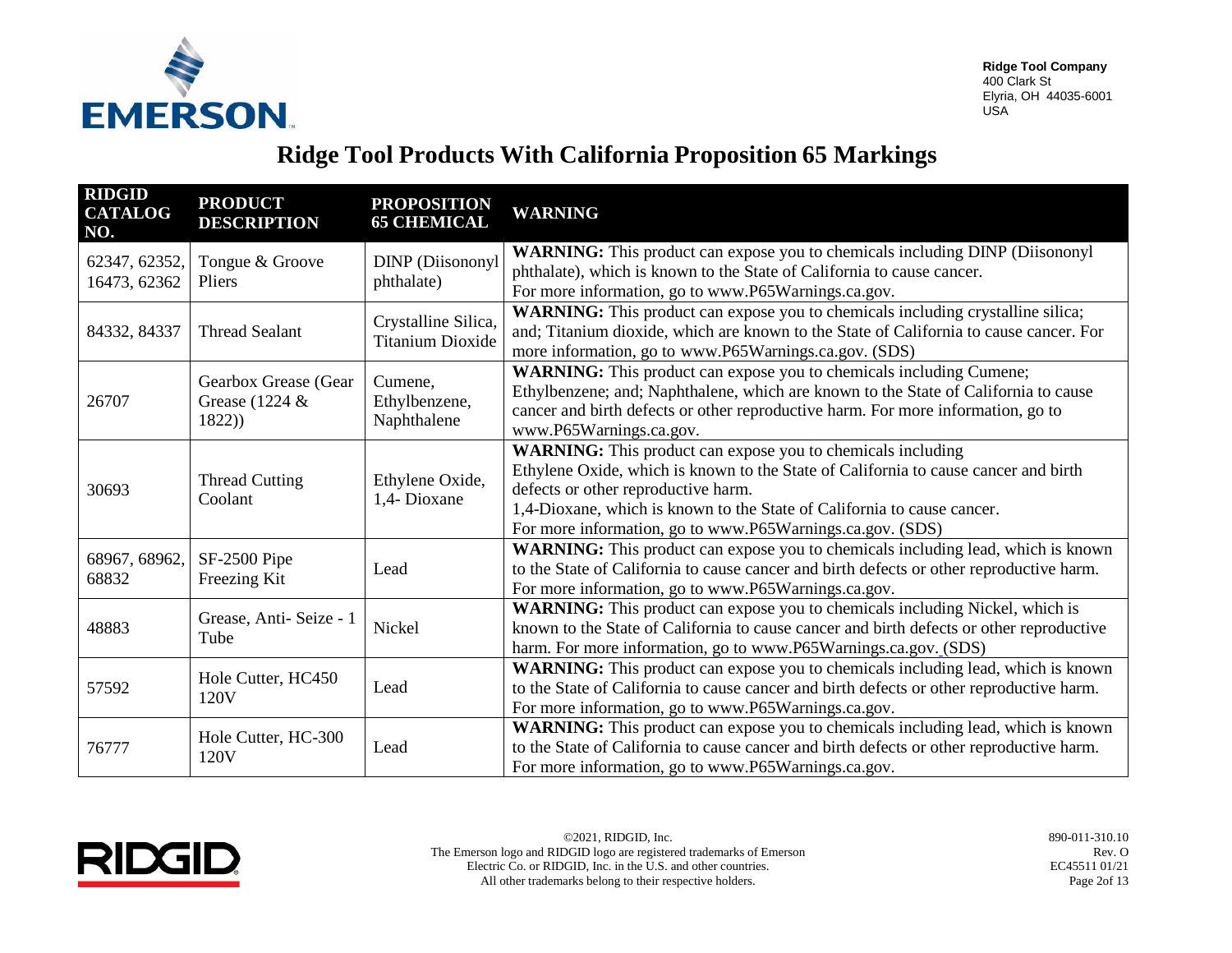

| <b>RIDGID</b><br><b>CATALOG</b><br>NO.                                                     | <b>PRODUCT</b><br><b>DESCRIPTION</b> | <b>PROPOSITION</b><br><b>65 CHEMICAL</b> | <b>WARNING</b>                                                                                                                                                                                                                             |
|--------------------------------------------------------------------------------------------|--------------------------------------|------------------------------------------|--------------------------------------------------------------------------------------------------------------------------------------------------------------------------------------------------------------------------------------------|
| 71702, 71722                                                                               | K-40 Sink Machine                    | Lead                                     | WARNING: This product can expose you to chemicals including lead, which is known<br>to the State of California to cause cancer and birth defects or other reproductive harm.<br>For more information, go to www.P65Warnings.ca.gov.        |
| 58920, 58955,<br>58960, 58975,<br>58980, 59000,<br>52972, 31153,<br>31158, 31163,<br>31168 | K-50 Sectional<br>Machine            | Lead                                     | <b>WARNING:</b> This product can expose you to chemicals including lead, which is known<br>to the State of California to cause cancer and birth defects or other reproductive harm.<br>For more information, go to www.P65Warnings.ca.gov. |
| 66492, 66497                                                                               | K-60 Sectional<br>Machine            | Lead                                     | WARNING: This product can expose you to chemicals including lead, which is known<br>to the State of California to cause cancer and birth defects or other reproductive harm.<br>For more information, go to www.P65Warnings.ca.gov.        |
| 26993, 26998,<br>27003, 27008,<br>27013, 50123,<br>52363, 60783                            | K-400 Drum Machine                   | Lead                                     | WARNING: This product can expose you to chemicals including lead, which is known<br>to the State of California to cause cancer and birth defects or other reproductive harm.<br>For more information, go to www.P65Warnings.ca.gov.        |
| 41977, 42002,<br>42007, 51402,<br>42012, 47047                                             | K-750 Drum Machine                   | Lead                                     | WARNING: This product can expose you to chemicals including lead, which is known<br>to the State of California to cause cancer and birth defects or other reproductive harm.<br>For more information, go to www.P65Warnings.ca.gov.        |
| 83557                                                                                      | K-750R Rental Drum<br>Machine        | Lead                                     | WARNING: This product can expose you to chemicals including lead, which is known<br>to the State of California to cause cancer and birth defects or other reproductive harm.<br>For more information, go to www.P65Warnings.ca.gov.        |
| 53107, 53112,<br>53117, 53122,<br>53127                                                    | K-3800 Drum<br>Machine               | Lead                                     | WARNING: This product can expose you to chemicals including lead, which is known<br>to the State of California to cause cancer and birth defects or other reproductive harm.<br>For more information, go to www.P65Warnings.ca.gov.        |
| 93557, 95732,<br>95737                                                                     | K-6200 Drum<br>Machine               | Lead                                     | WARNING: This product can expose you to chemicals including lead, which is known<br>to the State of California to cause cancer and birth defects or other reproductive harm.<br>For more information, go to www.P65Warnings.ca.gov.        |

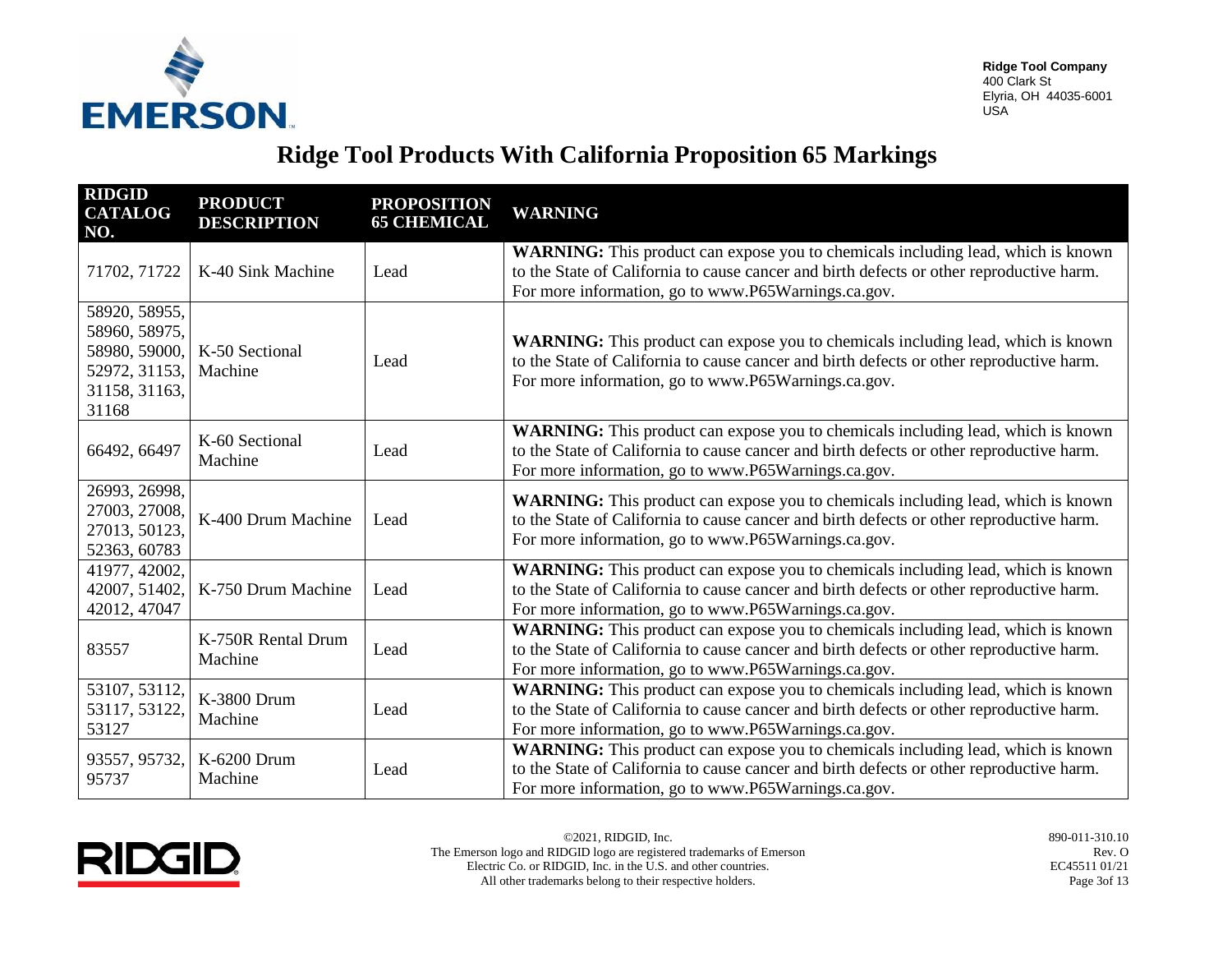

| <b>RIDGID</b><br><b>CATALOG</b><br>NO. | <b>PRODUCT</b><br><b>DESCRIPTION</b> | <b>PROPOSITION</b><br><b>65 CHEMICAL</b> | <b>WARNING</b>                                                                           |
|----------------------------------------|--------------------------------------|------------------------------------------|------------------------------------------------------------------------------------------|
| 59562, 60052,                          | K-7500 Drum                          |                                          | WARNING: This product can expose you to chemicals including lead, which is known         |
| 60062R,                                | Machine                              | Lead                                     | to the State of California to cause cancer and birth defects or other reproductive harm. |
| 61102                                  |                                      |                                          | For more information, go to www.P65Warnings.ca.gov.                                      |
|                                        |                                      |                                          | WARNING: This product can expose you to chemicals including lead, which is known         |
| 61678, 61688,<br>61693, 62378          | K-5208 Drain Cleaner                 | Lead                                     | to the State of California to cause cancer and birth defects or other reproductive harm. |
|                                        |                                      |                                          | For more information, go to www.P65Warnings.ca.gov.                                      |
|                                        | Drum Machine,                        |                                          | WARNING: This product can expose you to chemicals including lead, which is known         |
| 61147                                  | <b>RR5000</b>                        | Lead                                     | to the State of California to cause cancer and birth defects or other reproductive harm. |
|                                        |                                      |                                          | For more information, go to www.P65Warnings.ca.gov.                                      |
|                                        | Drum Machine,                        | Lead                                     | WARNING: This product can expose you to chemicals including lead, which is known         |
| 61152, 97427                           | <b>RR9000</b>                        |                                          | to the State of California to cause cancer and birth defects or other reproductive harm. |
|                                        |                                      |                                          | For more information, go to www.P65Warnings.ca.gov.                                      |
|                                        | Motor, 115V<br>w/Gearbox             | Lead                                     | WARNING: This product can expose you to chemicals including lead, which is known         |
| 56207                                  |                                      |                                          | to the State of California to cause cancer and birth defects or other reproductive harm. |
|                                        |                                      |                                          | For more information, go to www.P65Warnings.ca.gov.                                      |
|                                        | Drive Unit, Motor<br>W/Table         | Lead                                     | WARNING: This product can expose you to chemicals including lead, which is known         |
| 61712                                  |                                      |                                          | to the State of California to cause cancer and birth defects or other reproductive harm. |
|                                        |                                      |                                          | For more information, go to www.P65Warnings.ca.gov.                                      |
|                                        | Motor, Induction                     | Lead                                     | WARNING: This product can expose you to chemicals including lead, which is known         |
| 70442R                                 | <b>RR9000</b>                        |                                          | to the State of California to cause cancer and birth defects or other reproductive harm. |
|                                        |                                      |                                          | For more information, go to www.P65Warnings.ca.gov.                                      |
| 50502, 50507,                          |                                      |                                          | WARNING: This product can expose you to chemicals including lead and Bisphenol-          |
| 50497                                  | Line Cord, GFI                       | Lead                                     | A, which are known to the State of California to cause cancer and birth defects or other |
|                                        |                                      |                                          | reproductive harm. For more information, go to www.P65Warnings.ca.gov.                   |
|                                        |                                      | Carbon Black,                            | <b>WARNING:</b> This product can expose you to chemicals including Carbon Black,         |
| 61122                                  | 840A Universal Shaft                 | Isoprene and                             | Isoprene and Nickel, which are known to the State of California to cause cancer. For     |
|                                        |                                      | Nickel                                   | more information visit www.P65Warnings.ca.gov.                                           |

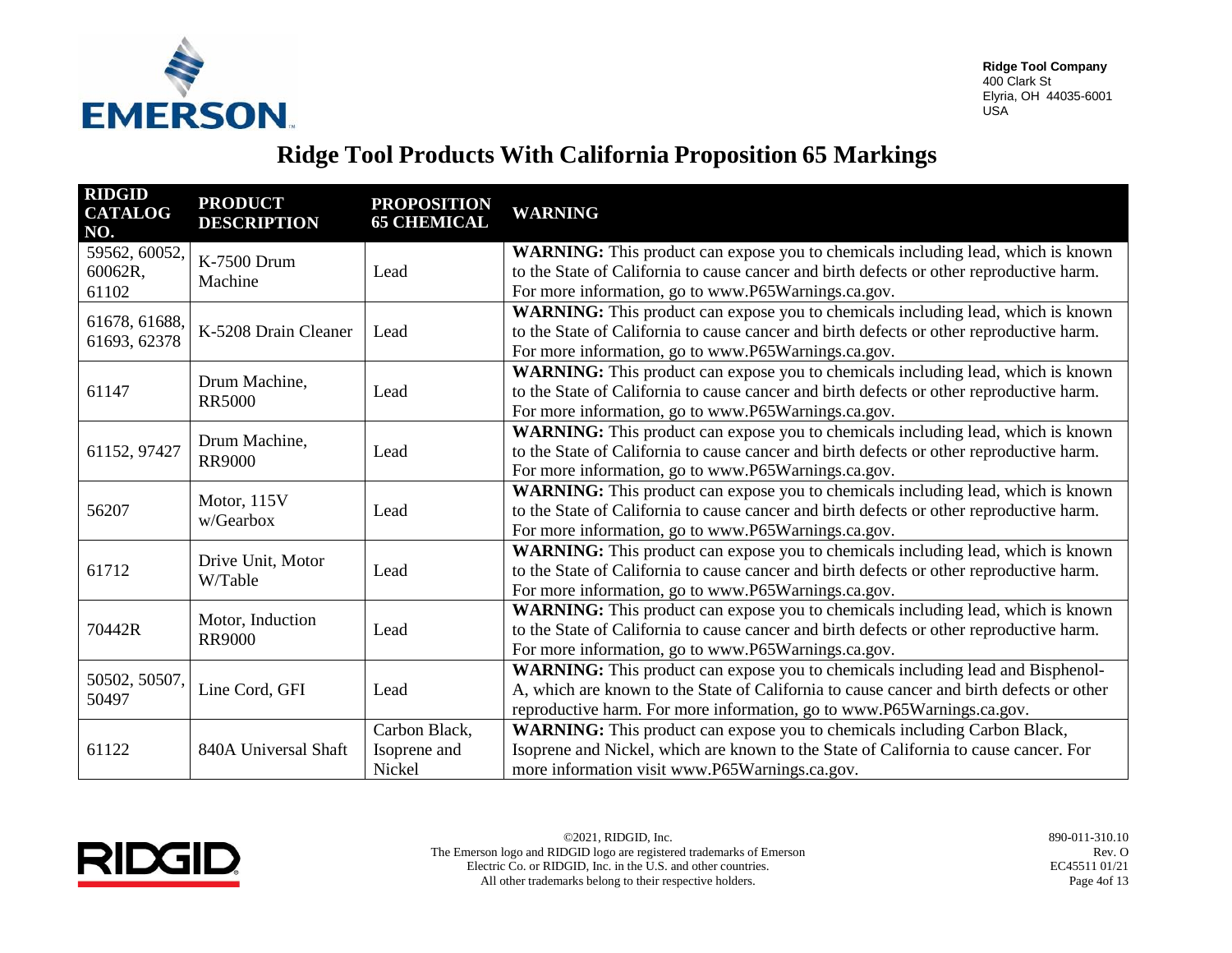

| <b>RIDGID</b><br><b>CATALOG</b><br>NO.                                                            | <b>PRODUCT</b><br><b>DESCRIPTION</b> | <b>PROPOSITION</b><br><b>65 CHEMICAL</b>                                                     | <b>WARNING</b>                                                                                                                                                                                                                                                                                                                                                                               |
|---------------------------------------------------------------------------------------------------|--------------------------------------|----------------------------------------------------------------------------------------------|----------------------------------------------------------------------------------------------------------------------------------------------------------------------------------------------------------------------------------------------------------------------------------------------------------------------------------------------------------------------------------------------|
| 46837, 46902,<br>91032, 43507,<br>46907, 91027,<br>23697, 23707,<br>23717, 23692,<br>23702, 23712 | K-1500 Sectional<br>Machine          | Lead, Styrene,<br>Ethylbenzene,<br>Naphthalene,<br>Carbon Black,<br><b>Glass Wool Fibers</b> | WARNING: This product can expose you to chemicals including Lead, Styrene,<br>Ethylbenzene, and Naphthalene, which are known to the State of California to cause<br>cancer and birth defects or other reproductive harm.<br>Carbon Black, and Glass Wool Fibers which are known to the State of California to<br>cause cancer.<br>For more information, go to www.P65Warnings.ca.gov.        |
| 26127, 26092                                                                                      | 1224 Threading<br>Machine            | Styrene,<br>Ethylbenzene,<br>Naphthalene,<br>Carbon Black,<br><b>Glass Wool Fibers</b>       | <b>WARNING:</b> This product can expose you to chemicals including Styrene,<br>Ethylbenzene, and Naphthalene, which are known to the State of California to cause<br>cancer and birth defects or other reproductive harm.<br>Carbon Black, and Glass Wool Fibers which are known to the State of California to<br>cause cancer.<br>For more information, go to www.P65Warnings.ca.gov.       |
| 50692, 59927,<br>66947, 67182,<br>73447                                                           | 300 Compact<br>Threading Machine     | Carbon Black,<br><b>Glass Wool Fibers</b>                                                    | WARNING: This product can expose you to chemicals including Carbon Black, and<br>Glass Wool Fibers which are known to the State of California to cause cancer.<br>For more information, go to www.P65Warnings.ca.gov.                                                                                                                                                                        |
| 91142, 84097,<br>91322, 74417,<br>35968, 43383                                                    | 535A Threading<br>Machine            | Lead, Styrene,<br>Ethylbenzene,<br>Naphthalene,<br>Carbon Black,<br><b>Glass Wool Fibers</b> | WARNING: This product can expose you to chemicals including Lead, Styrene,<br>Ethylbenzene, and Naphthalene which are known to the State of California to cause<br>cancer and birth defects or other reproductive harm.<br>Carbon Black, and Glass Wool Fibers which are known to the State of California to<br>cause cancer.<br>For more information, go to www.P65Warnings.ca.gov.         |
| 93287, 96497,<br>96502                                                                            | 535M Threading<br>Machine            | Lead, Styrene,<br>Ethylbenzene,<br>Naphthalene,<br>Carbon Black,<br><b>Glass Wool Fibers</b> | <b>WARNING:</b> This product can expose you to chemicals including Lead, Styrene,<br>Ethylbenzene, and Naphthalene, which are known to the State of California to cause<br>cancer and birth defects or other reproductive harm.<br>Carbon Black, and Glass Wool Fibers which are known to the State of California to<br>cause cancer.<br>For more information, go to www.P65Warnings.ca.gov. |

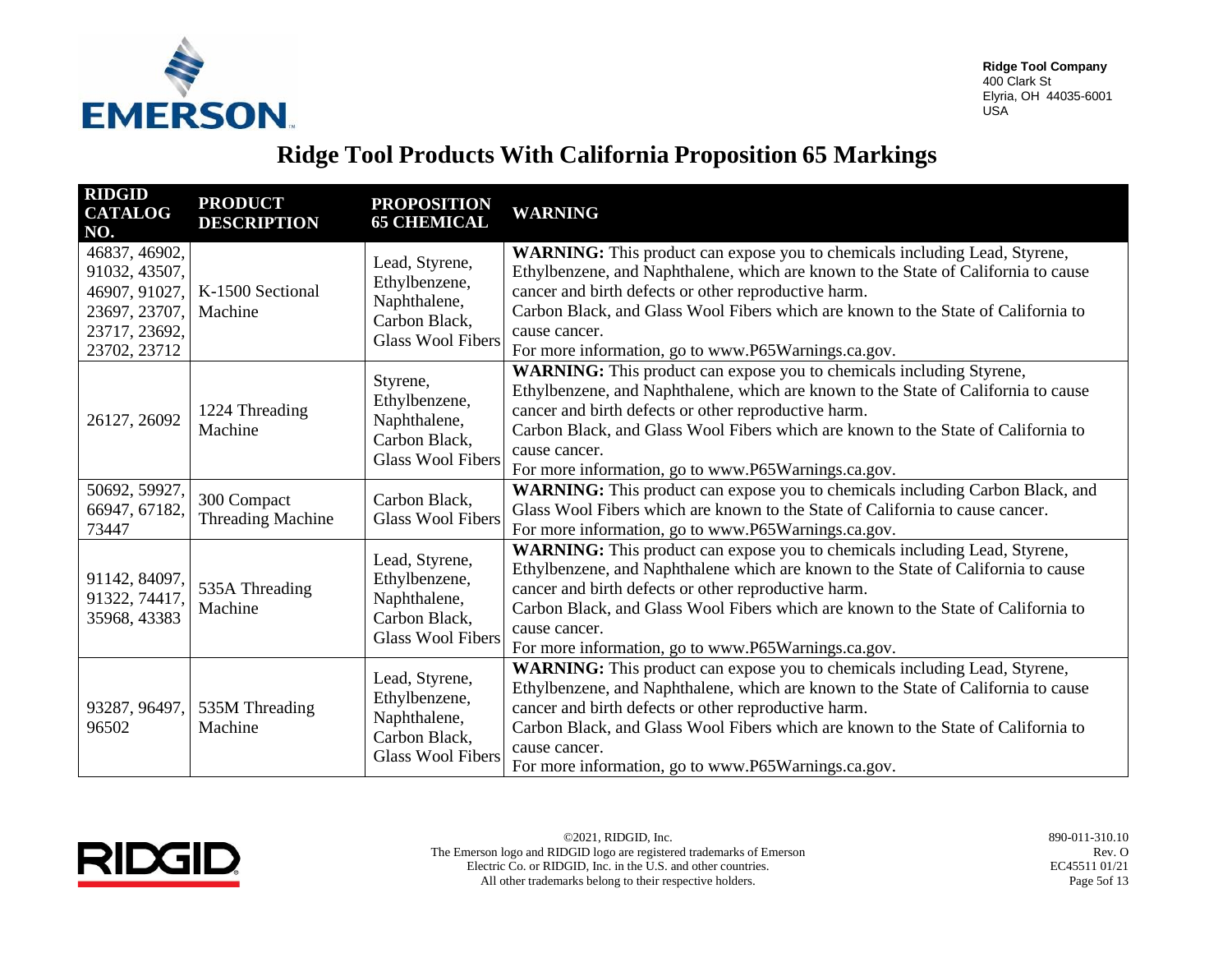

| <b>RIDGID</b><br><b>CATALOG</b><br>NO.                   | <b>PRODUCT</b><br><b>DESCRIPTION</b> | <b>PROPOSITION</b><br><b>65 CHEMICAL</b>  | <b>WARNING</b>                                                                                                                                                                                                                             |
|----------------------------------------------------------|--------------------------------------|-------------------------------------------|--------------------------------------------------------------------------------------------------------------------------------------------------------------------------------------------------------------------------------------------|
| 50557, 50072,<br>18811                                   | 1450 Test Pump                       | Lead                                      | WARNING: This product can expose you to chemicals including lead, which is known<br>to the State of California to cause cancer and birth defects or other reproductive harm.<br>For more information, go to www.P65Warnings.ca.gov.        |
| 23522, 53333,<br>70447                                   | Motor                                | <b>DINP</b> (Diisononyl<br>phthalate)     | WARNING: This product can expose you to chemicals including DINP (Diisononyl<br>phthalate), which is known to the State of California to cause cancer.<br>For more information, go to www.P65Warnings.ca.gov.                              |
| 60198, 60203                                             | Viega RP 241 Kit                     | Vinyl chloride                            | <b>WARNING:</b> This product can expose you to chemicals including Vinyl chloride,<br>which is known to the State of California to cause cancer.<br>For more information, go to www.P65Warnings.ca.gov.                                    |
| 49283R                                                   | Soft Case for Viega                  | Vinyl chloride                            | <b>WARNING:</b> This product can expose you to chemicals including Vinyl chloride,<br>which is known to the State of California to cause cancer.<br>For more information, go to www.P65Warnings.ca.gov.                                    |
| 20113, 20118,<br>20123, 20138,<br>20153,                 | <b>Switch Assembly</b>               | Carbon Black,<br><b>Glass Wool Fibers</b> | WARNING: This product can expose you to chemicals including Carbon Black, and<br>Glass Wool Fibers which are known to the State of California to cause cancer.<br>For more information, go to www.P65Warnings.ca.gov.                      |
| 66593                                                    | K9-306 FlexShaft                     | Lead                                      | <b>WARNING:</b> This product can expose you to chemicals including lead, which is known<br>to the State of California to cause cancer and birth defects or other reproductive harm.<br>For more information, go to www.P65Warnings.ca.gov. |
| 86902, 86907,<br>86912, 86917,<br>86922, 86927,<br>86932 | <b>Adjustable Wrenches</b>           | Lead                                      | WARNING: This product can expose you to chemicals including lead, which is known<br>to the State of California to cause cancer and birth defects or other reproductive harm.<br>For more information, go to www.P65Warnings.ca.gov.        |
| 67883, 66388,<br>66393, 66398                            | PCS-500 Pipe Saw                     | Lead                                      | WARNING: This product can expose you to chemicals including lead, which is known<br>to the State of California to cause cancer and birth defects or other reproductive harm.<br>For more information, go to www.P65Warnings.ca.gov.        |

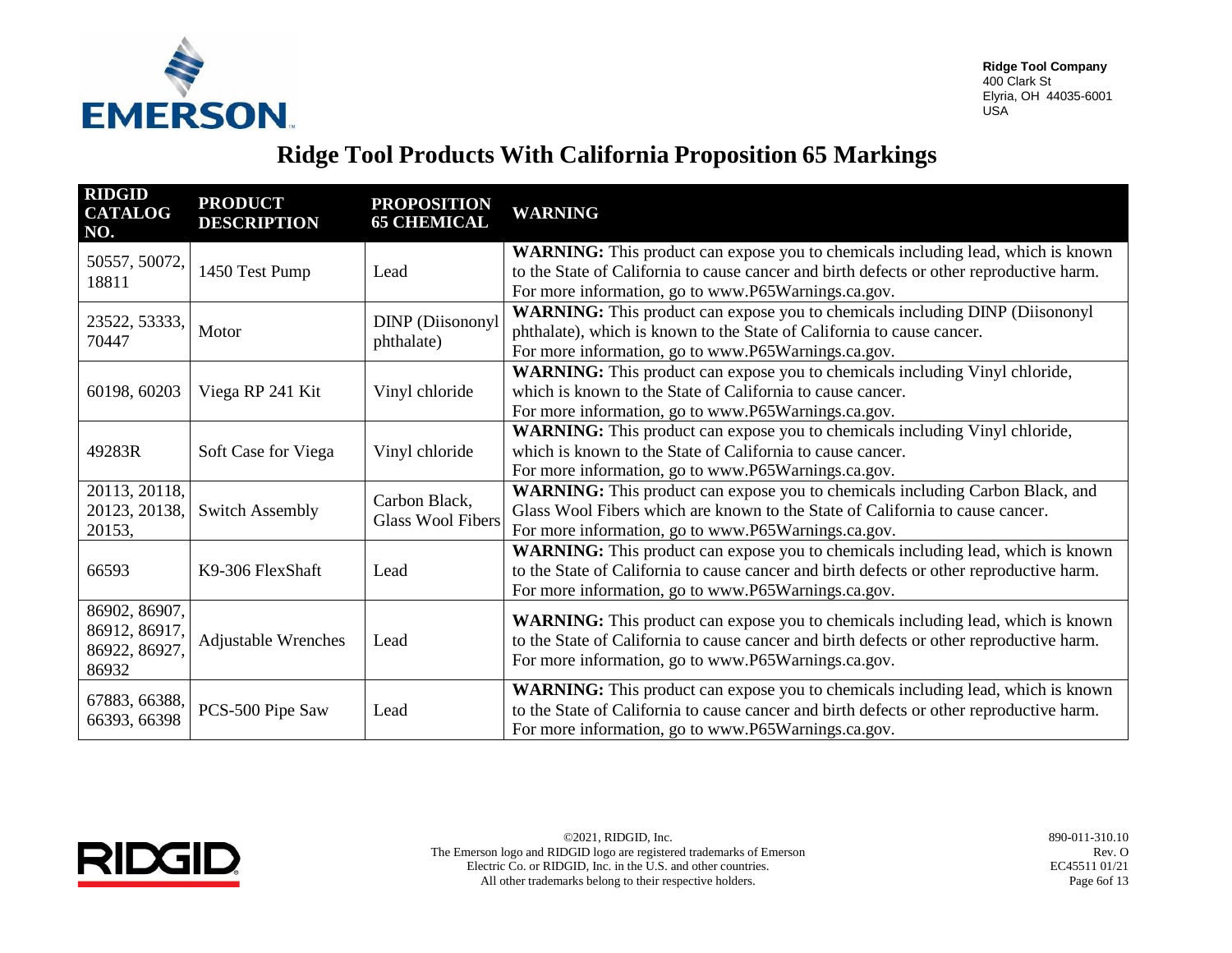

| <b>RIDGID</b><br><b>CATALOG</b><br>NO.                                                                                                                                                                                                                                                                                                                                                                                                          | <b>PRODUCT</b><br><b>DESCRIPTION</b> | <b>PROPOSITION</b><br><b>65 CHEMICAL</b> | <b>WARNING</b>                                                                                                                                                                                                                                            |
|-------------------------------------------------------------------------------------------------------------------------------------------------------------------------------------------------------------------------------------------------------------------------------------------------------------------------------------------------------------------------------------------------------------------------------------------------|--------------------------------------|------------------------------------------|-----------------------------------------------------------------------------------------------------------------------------------------------------------------------------------------------------------------------------------------------------------|
| 16286, 16296,<br>16671, 53065,<br>53090                                                                                                                                                                                                                                                                                                                                                                                                         | Hole Saw Arbors                      | <b>Cobalt Metal</b><br>Powder            | WARNING: This product can expose you to chemicals including Cobalt Metal<br>Powder, which is known to the State of California to cause cancer and birth defects or<br>other reproductive harm. For more information, go to www.P65Warnings.ca.gov.        |
| 15561, 52755,<br>52760, 52765,<br>52770, 52775,<br>52780, 52785,<br>52790, 52795,<br>52800, 52805,<br>52810, 52815,<br>52820, 52825,<br>52830, 52835,<br>52840, 52845,<br>52850, 52855,<br>52860, 52865,<br>52870, 52875,<br>52880, 52885,<br>52890, 52895,<br>52900, 52905,<br>52910, 52915,<br>52920, 52925,<br>52930, 52935,<br>52940, 52945,<br>52950, 52955,<br>52960, 52965,<br>52975, 52980,<br>52985, 52990,<br>52995, 53000,<br>52970R | <b>Hole Saws</b>                     | <b>Cobalt Metal</b><br>Powder            | <b>WARNING:</b> This product can expose you to chemicals including Cobalt Metal<br>Powder, which is known to the State of California to cause cancer and birth defects or<br>other reproductive harm. For more information, go to www.P65Warnings.ca.gov. |

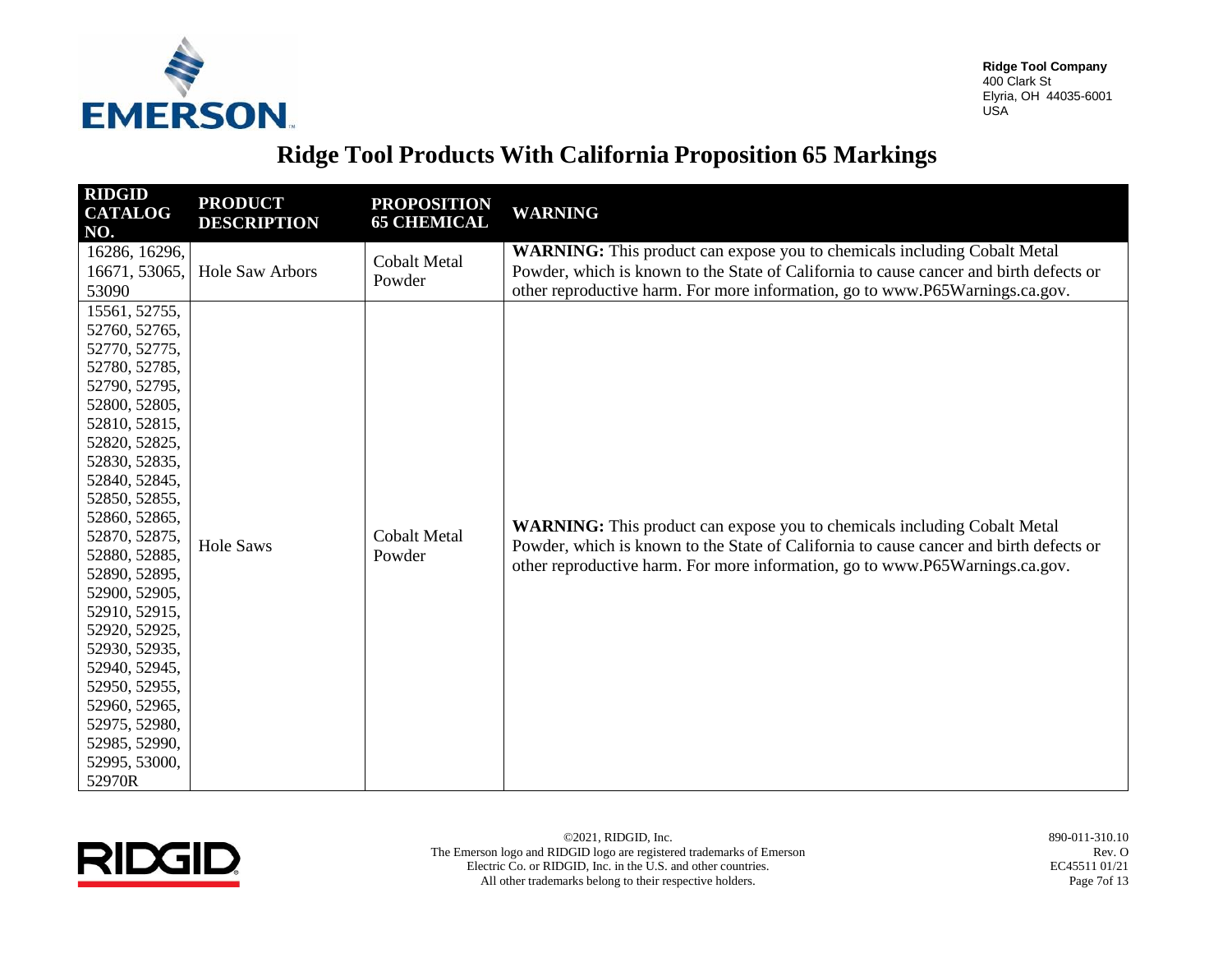

| <b>RIDGID</b><br><b>CATALOG</b><br>NO.                                                                                                                                                 | <b>PRODUCT</b><br><b>DESCRIPTION</b> | <b>PROPOSITION</b><br><b>65 CHEMICAL</b> | <b>WARNING</b>                                                                                                                                                                                                                                            |
|----------------------------------------------------------------------------------------------------------------------------------------------------------------------------------------|--------------------------------------|------------------------------------------|-----------------------------------------------------------------------------------------------------------------------------------------------------------------------------------------------------------------------------------------------------------|
| 16276, 53085                                                                                                                                                                           | Hole Saw Drills                      | <b>Cobalt Metal</b><br>Powder            | <b>WARNING:</b> This product can expose you to chemicals including Cobalt Metal<br>Powder, which is known to the State of California to cause cancer and birth defects or<br>other reproductive harm. For more information, go to www.P65Warnings.ca.gov. |
| 26991, 81490,<br>81495, 81500                                                                                                                                                          | <b>Hole Saw Kits</b>                 | <b>Cobalt Metal</b><br>Powder            | <b>WARNING:</b> This product can expose you to chemicals including Cobalt Metal<br>Powder, which is known to the State of California to cause cancer and birth defects or<br>other reproductive harm. For more information, go to www.P65Warnings.ca.gov. |
| 20321, 32286,<br>32296, 33437,<br>35766, 35786,<br>47082, 56847,<br>56852, 71926,<br>71936, 71946,<br>80485, 80500,<br>80505, 80510,<br>80515, 83206,<br>83216, 83226,<br>83236, 83246 | <b>Hole Saw Blades</b>               | <b>Cobalt Metal</b><br>Powder            | <b>WARNING:</b> This product can expose you to chemicals including Cobalt Metal<br>Powder, which is known to the State of California to cause cancer and birth defects or<br>other reproductive harm. For more information, go to www.P65Warnings.ca.gov. |
| 81505                                                                                                                                                                                  | <b>Hole Saw Extension</b>            | <b>Cobalt Metal</b><br>Powder            | WARNING: This product can expose you to chemicals including Cobalt Metal<br>Powder, which is known to the State of California to cause cancer and birth defects or<br>other reproductive harm. For more information, go to www.P65Warnings.ca.gov.        |



©2021, RIDGID, Inc. 890-011-310.10 The Emerson logo and RIDGID logo are registered trademarks of Emerson Electric Co. or RIDGID, Inc. in the U.S. and other countries. All other trademarks belong to their respective holders.

Rev. O EC45511 01/21 Page 8of 13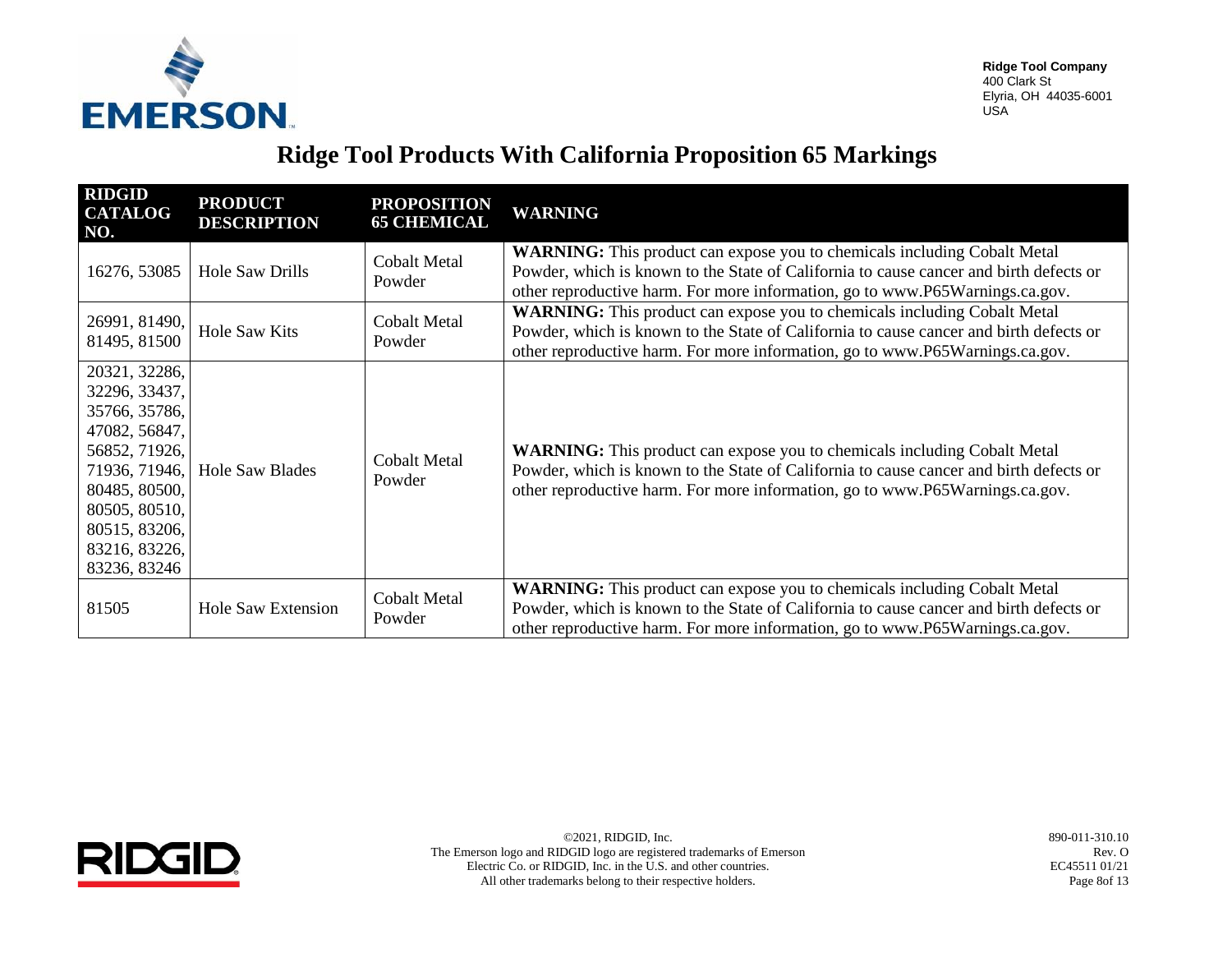

| <b>RIDGID</b><br><b>CATALOG</b><br>NO. | <b>PRODUCT</b><br><b>DESCRIPTION</b> | <b>PROPOSITION</b><br><b>65 CHEMICAL</b> | <b>WARNING</b>                                                                                                                                                                                                              |
|----------------------------------------|--------------------------------------|------------------------------------------|-----------------------------------------------------------------------------------------------------------------------------------------------------------------------------------------------------------------------------|
| 69982                                  | 226 Soil Pipe Cutter                 |                                          |                                                                                                                                                                                                                             |
| 44913, 44918                           | 600-I Power Drive                    |                                          |                                                                                                                                                                                                                             |
| 44923, 44928                           | 690-I Power Drive                    |                                          |                                                                                                                                                                                                                             |
| 15682, 15722                           | 300 Power Drive                      |                                          |                                                                                                                                                                                                                             |
| 39133                                  | R4512, 10" Table Saw                 |                                          | <b>WARNING:</b> This product can expose you to chemicals which are known to the State of<br>California to cause cancer and birth defects or other reproductive harm.<br>For more information, go to www.P65Warnings.ca.gov. |
| 14648                                  | Portable Table Saw<br>R4513          | Suppliers have<br>informed us that       |                                                                                                                                                                                                                             |
| 28518                                  | Miter Saw 12" R4122                  | Proposition 65<br>substances are         |                                                                                                                                                                                                                             |
| 28523                                  | Miter Saw 12" Slide<br>MS1290LZA     | present in these<br>products, but have   |                                                                                                                                                                                                                             |
| 36858                                  | Miter Saw Stand<br>AC9945            | not identified the<br>specific Chemical  |                                                                                                                                                                                                                             |
| 28538                                  | Flip Top Stand<br>AC9934             |                                          |                                                                                                                                                                                                                             |
| 40653                                  | X4 18V Kit R9652 Li                  |                                          |                                                                                                                                                                                                                             |
| 43848                                  | R9601 18V Drill &<br>Driver Kit      |                                          |                                                                                                                                                                                                                             |
| 14663                                  | <b>Oscillating Edge</b><br>Sander    |                                          |                                                                                                                                                                                                                             |

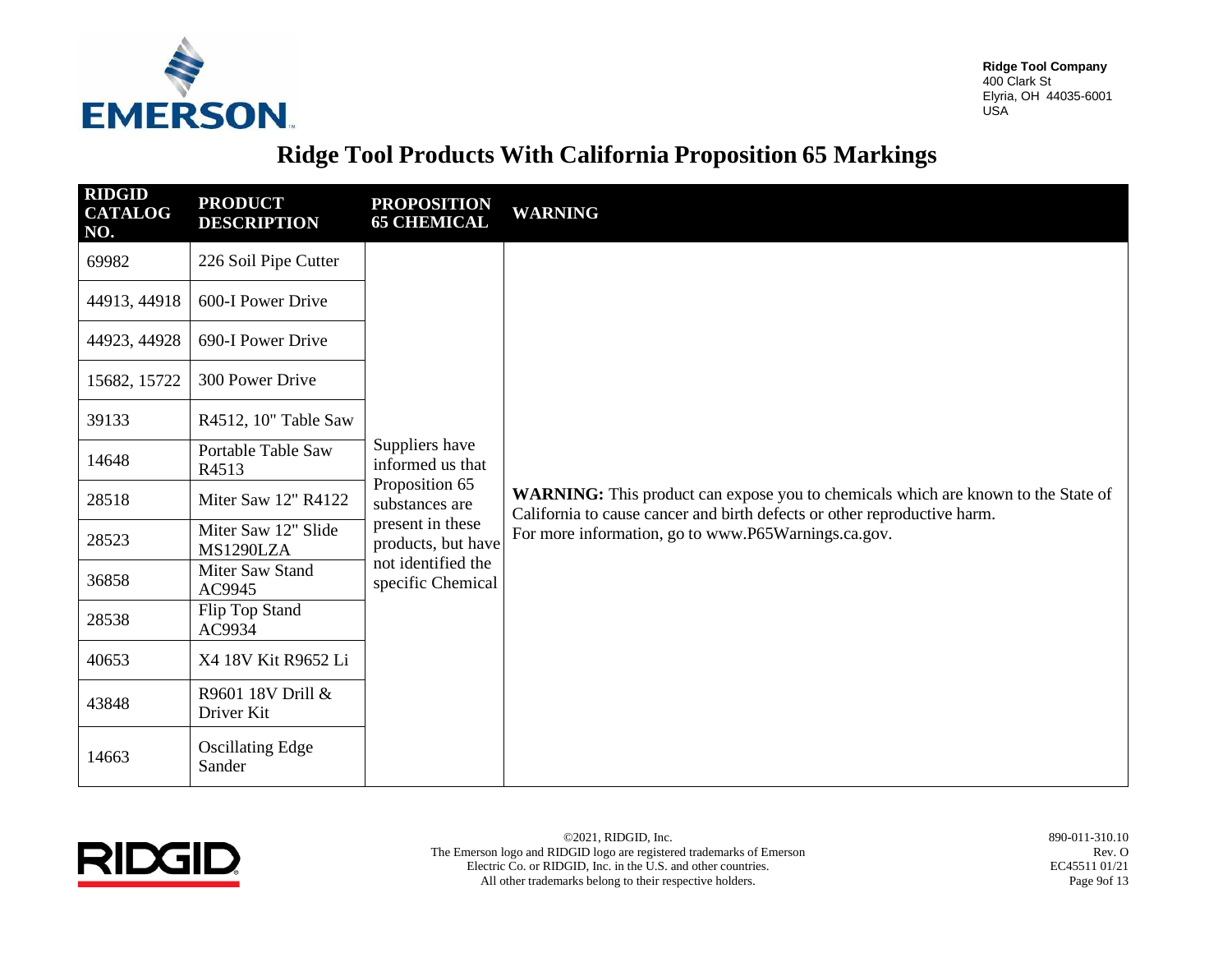

# **Ridge Tool Products With California Proposition 65 Markings**

| <b>RIDGID</b><br><b>CATALOG</b><br>NO. | <b>PRODUCT</b><br><b>DESCRIPTION</b>      | <b>PROPOSITION</b><br><b>65 CHEMICAL</b> | <b>WARNING</b>                                                                                                                                                                                                              |
|----------------------------------------|-------------------------------------------|------------------------------------------|-----------------------------------------------------------------------------------------------------------------------------------------------------------------------------------------------------------------------------|
| 28533                                  | Belt Sander 3 X 18<br>R27401              |                                          |                                                                                                                                                                                                                             |
| 14668                                  | Jointer/Planer, 6-18"                     |                                          |                                                                                                                                                                                                                             |
| 27263                                  | R4331 13" 3-Blade<br>Planer               |                                          |                                                                                                                                                                                                                             |
| 36983                                  | Planer Blade<br>Replacement 3pk           |                                          |                                                                                                                                                                                                                             |
| 42708                                  | <b>Impact Driver X4</b><br>R86034N        |                                          | <b>WARNING:</b> This product can expose you to chemicals which are known to the State of<br>California to cause cancer and birth defects or other reproductive harm.<br>For more information, go to www.P65Warnings.ca.gov. |
| 40648                                  | Impact Driver X4 18V<br>R86034K           | Suppliers have<br>informed us that       |                                                                                                                                                                                                                             |
| 47723                                  | 18V 2.0Ah Hyper Li-<br>Ion Battery        | Proposition 65<br>substances are         |                                                                                                                                                                                                                             |
| 47728                                  | 18V 4.0Ah Hyper Li-<br><b>Ion Battery</b> | present in these<br>products, but have   |                                                                                                                                                                                                                             |
| 47733                                  | 12V 2.0Ah Hyper Li-<br>Ion Battery        | not identified the<br>specific Chemical  |                                                                                                                                                                                                                             |
| 31188                                  | <b>Battery Charger</b><br>AC840093        |                                          |                                                                                                                                                                                                                             |
| 50143                                  | 12V Battery Charger<br>AC82049            |                                          |                                                                                                                                                                                                                             |
| 36958                                  | Nail Gun 3.5" CH<br>R350CHD               |                                          |                                                                                                                                                                                                                             |
| 36893                                  | Nail Gun 18V 15G<br>Finish                |                                          |                                                                                                                                                                                                                             |
| 36963                                  | Nail Gun 3.5" RH<br>R350RHE               |                                          |                                                                                                                                                                                                                             |



Rev. O EC45511 01/21 Page 10of 13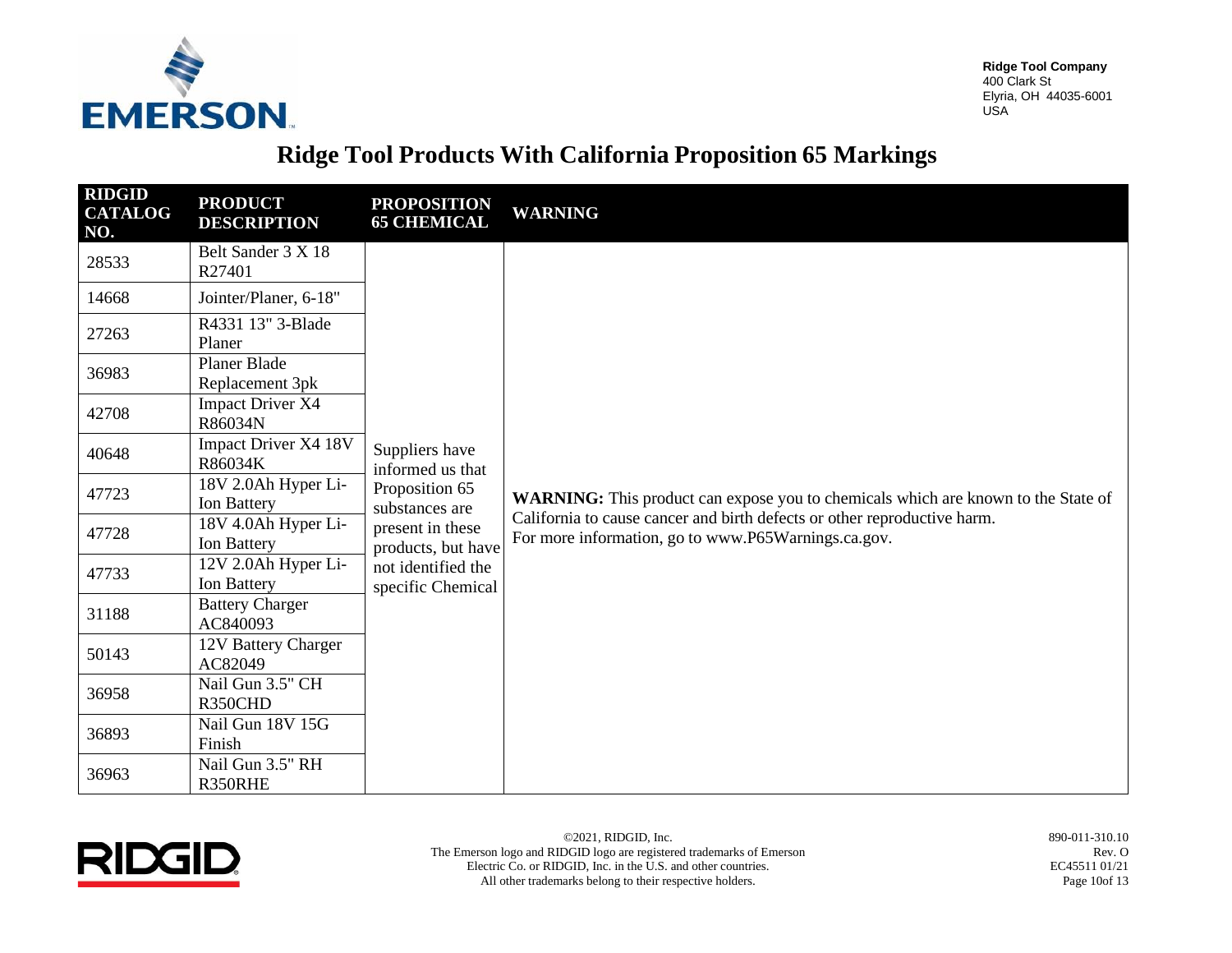

### **Ridge Tool Products With California Proposition 65 Markings**

| <b>RIDGID</b><br><b>CATALOG</b><br>NO. | <b>PRODUCT</b><br><b>DESCRIPTION</b>       | <b>PROPOSITION</b><br><b>65 CHEMICAL</b> | <b>WARNING</b>                                                                                                                                                                                                              |
|----------------------------------------|--------------------------------------------|------------------------------------------|-----------------------------------------------------------------------------------------------------------------------------------------------------------------------------------------------------------------------------|
| 40638                                  | JobMax Kit AC<br>R28600                    |                                          |                                                                                                                                                                                                                             |
| 36913                                  | 12V JobMax R82235<br>Kit                   |                                          |                                                                                                                                                                                                                             |
| 36938                                  | JobMax Hammer<br>Head R8223405             |                                          |                                                                                                                                                                                                                             |
| 36923                                  | JobMax RA Drill<br>Head R8223402           |                                          |                                                                                                                                                                                                                             |
| 36918                                  | JobMax RA Impact<br>Head R8223401          | Suppliers have                           | <b>WARNING:</b> This product can expose you to chemicals which are known to the State of<br>California to cause cancer and birth defects or other reproductive harm.<br>For more information, go to www.P65Warnings.ca.gov. |
| 36933                                  | JobMax Multitool<br>Head R8223404          | informed us that<br>Proposition 65       |                                                                                                                                                                                                                             |
| 31193                                  | Palm Nailer Gun R350<br>Pneumatic          | substances are<br>present in these       |                                                                                                                                                                                                                             |
| 21163                                  | Pneumatic Gun 1-3/4"<br><b>Roof Nailer</b> | products, but have<br>not identified the |                                                                                                                                                                                                                             |
| 42703                                  | R8641b Bare<br>Reciprocating Saw           | specific Chemical                        |                                                                                                                                                                                                                             |
| 32393                                  | Reciprocating Saw<br>One-Hand R30301       |                                          |                                                                                                                                                                                                                             |
| 25418                                  | Circular Framing Saw<br>R3205              |                                          |                                                                                                                                                                                                                             |
| 32368                                  | Circular Saw 7 1/4"<br>15A                 |                                          |                                                                                                                                                                                                                             |
| 42698                                  | Circular Saw X4<br>R8651n Bare             |                                          |                                                                                                                                                                                                                             |



©2021, RIDGID, Inc. 890-011-310.10 The Emerson logo and RIDGID logo are registered trademarks of Emerson Electric Co. or RIDGID, Inc. in the U.S. and other countries. All other trademarks belong to their respective holders.

Rev. O EC45511 01/21 Page 11of 13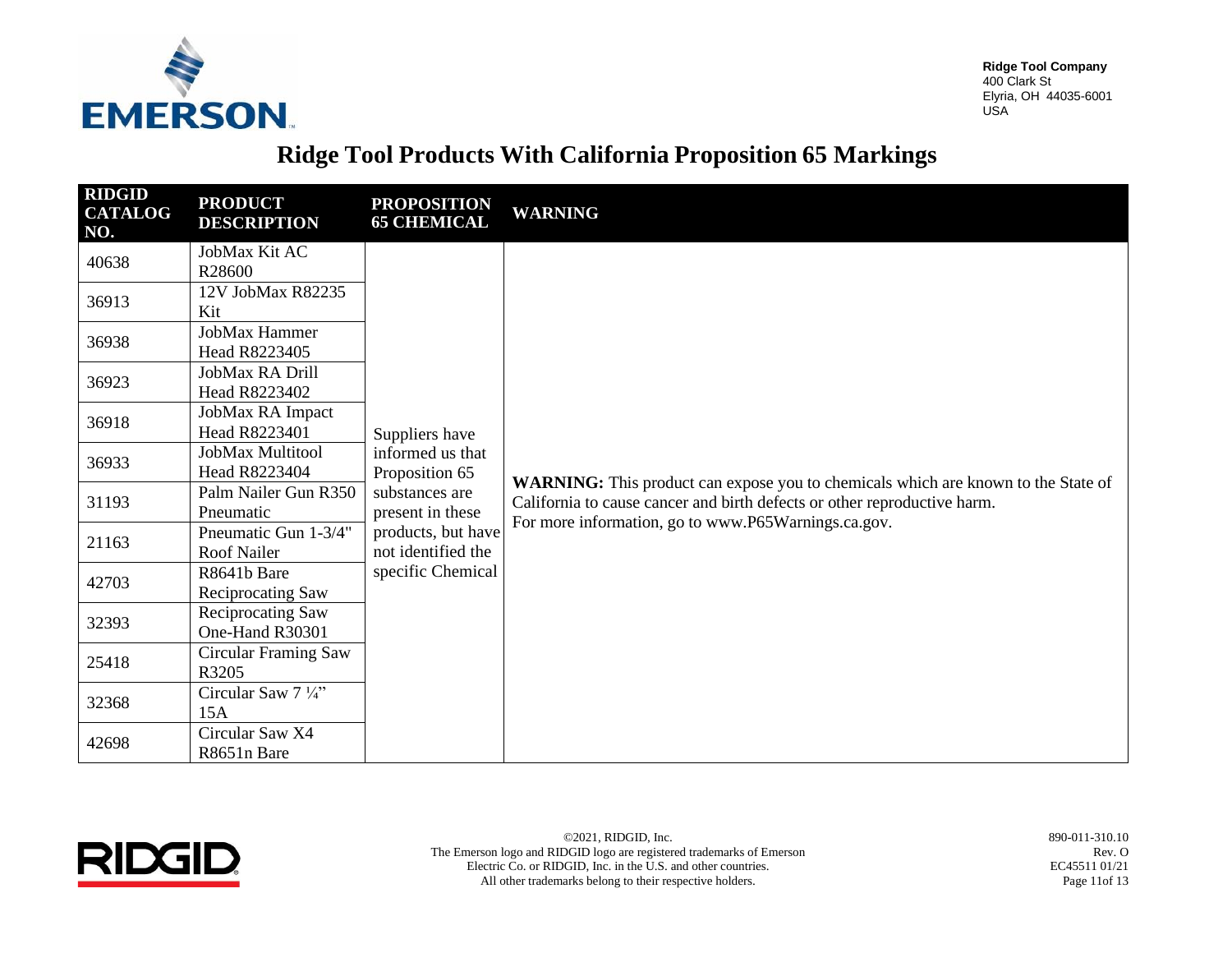

### **Ridge Tool Products With California Proposition 65 Markings**

| <b>RIDGID</b><br><b>CATALOG</b><br>NO. | <b>PRODUCT</b><br><b>DESCRIPTION</b>         | <b>PROPOSITION</b><br><b>65 CHEMICAL</b>                      | <b>WARNING</b>                                                                                                                                                                                                       |
|----------------------------------------|----------------------------------------------|---------------------------------------------------------------|----------------------------------------------------------------------------------------------------------------------------------------------------------------------------------------------------------------------|
| 36978                                  | Magnetic<br>Featherboard Saw<br>AC1001       |                                                               |                                                                                                                                                                                                                      |
| 20558                                  | $7-1/4$ " Saw Worm<br>Drive                  |                                                               |                                                                                                                                                                                                                      |
| 39138                                  | Abrasive Cut Off Saw<br>R4142                |                                                               |                                                                                                                                                                                                                      |
| 39148                                  | <b>Twin Blade Saw</b><br>R3250               |                                                               |                                                                                                                                                                                                                      |
| 36973                                  | Tile Saw Beast R4090                         | Suppliers have                                                | WARNING: This product can expose you to chemicals which are known to the State of<br>California to cause cancer and birth defects or other reproductive harm.<br>For more information, go to www.P65Warnings.ca.gov. |
| 39143                                  | <b>Jig Saw Compact</b><br>R3101              | informed us that<br>Proposition 65                            |                                                                                                                                                                                                                      |
| 25348                                  | 1/2" 2 Speed Hammer<br>Drill R50111          | substances are<br>present in these                            |                                                                                                                                                                                                                      |
| 23958                                  | 9 Amp 1/2" Spade<br>Handle Drill             | products, but have<br>not identified the<br>specific Chemical |                                                                                                                                                                                                                      |
| 40643                                  | X4 18V Compact Drill<br>R86008K              |                                                               |                                                                                                                                                                                                                      |
| 25413                                  | 1/2" Drill VSR<br>R71111                     |                                                               |                                                                                                                                                                                                                      |
| 36968                                  | Tile Saw Water Pump<br>AC11306               |                                                               |                                                                                                                                                                                                                      |
| 20563                                  | Drywall Screwdriver<br>R6002                 |                                                               |                                                                                                                                                                                                                      |
| 39218                                  | Gen Control Pan<br><b>Extension Cord 25'</b> |                                                               |                                                                                                                                                                                                                      |



©2021, RIDGID, Inc. 890-011-310.10 The Emerson logo and RIDGID logo are registered trademarks of Emerson Electric Co. or RIDGID, Inc. in the U.S. and other countries. All other trademarks belong to their respective holders.

Rev. O EC45511 01/21 Page 12of 13